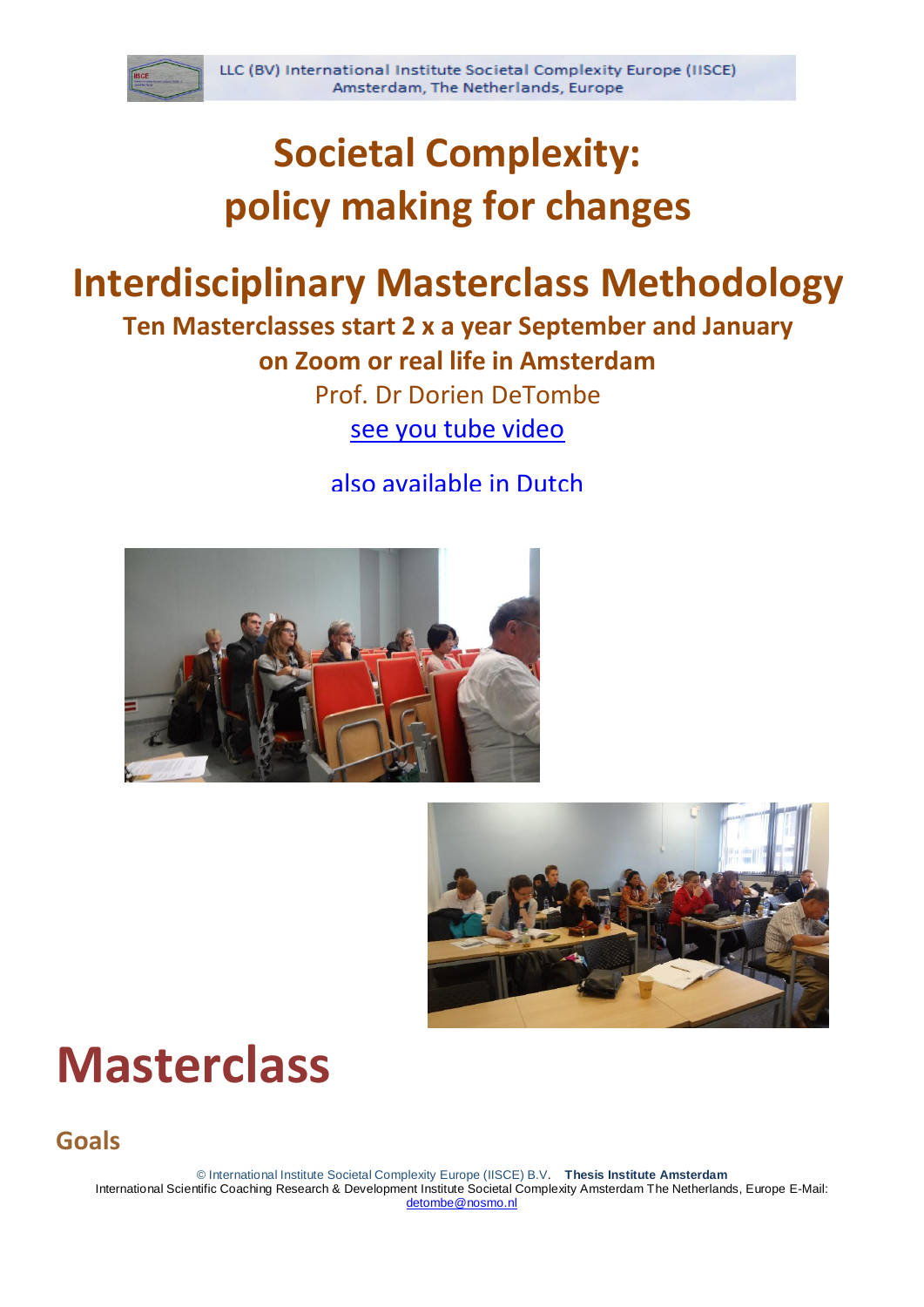

#### LLC (BV) International Institute Societal Complexity Europe (IISCE) Amsterdam, The Netherlands, Europe

The Methodology of Societal Complexity Course and the Compram Methodology provide insights into how to deal with complex societal problems, the theoretical basis of the methodology of societal complexity, and how to act when confronted by such a problem. In the first four theoretical lectures you will have the opportunity to analyze one of your complex societal problems. In the second part of the course, consisting of six lectures, we approach a contemporary complex societal problem with the support of a simulation model to provide a deeper insight into the problem.

In the four theoretical lectures the founder of the field of Methodology of Societal Complexity, Prof. Dr Dorien DeTombe, introduces the Theory of Societal Complexity, and offers a way to analyze these problems. She will also provide methods through which policy makers can handle these problems to bring about sustainable changes. At this point you will learn about ways of handling your chosen complex societal problems.

#### **Background to the course**

Policy making about complex societal problems is difficult. For interdisciplinary problems a multi-disciplinary approach is necessary with experts from different fields, and with actors who are confronted with these problems that involve knowledge, power and emotions. The COMPRAM methodology (Complex Problem Handling Method, DeTombe, 1994; 2015) has been developed to handle these problems effectively by analyzing the many perspectives on the problem, developing policy regarding it, and evaluating the results. Guided by the facilitator, experts and actors analyze the problem, suggest changes and evaluate the results. This is performed with a combination of quantitative and qualitative methods.

#### **Learning results**

The course will inform you as a manager, a policymaker or a facilitator to better deal with complex societal problems. By participating in the course, you will receive an introduction in the Compram methodology and will understand the main aspects of it. You will learn to define a complex societal problem, and to realize why these problems should be handled by multi-disciplinary teams of experts, together with the actors involved with the problem. You will learn to appreciate the relationships of knowledge, power and emotions as aspects of the problem. At the same time you will learn to appreciate the role of simulation in considering and evaluating policy. After completing the course you should be better able to deal with complex societal problems in which your own company or organization is involved. In addition you should be able to share your new knowledge with your colleagues. For further information about the theory and methods see: [http://www.complexitycourse.org/detombe\\_compram.html.](http://www.complexitycourse.org/detombe_compram.html)

**Certificate:** After completing the course with satisfactory results, you will receive a certificate.

### **Methodology of Societal Complexity and the Compram Methodology**

Complex societal problems are difficult to handle because there are several different factors which complicate them. The best approaches are multidisciplinary and interdisciplinary. A combination of qualitative and quantitative methods is needed to analyze these complex societal problems and make sustainable decisions. In the course the main ideas of the theory for handling complex societal problems will be explained with an introduction to the COMPRAM methodology (Complex Problem Handling Method, DeTombe, 1994; 2015).

Questions posed and discussed during the course are:

What are complex societal problems? What do different complex societal problems all have in common? Why do these problems require a multidisciplinary and interdisciplinary approach? Why must these problems be handled by groups of experts and actors? What are some of the basic approaches for handling complex societal problems? What are the roles of knowledge, power and emotion in handling complex societal problems? What combination of qualitative and

International Scientific Coaching Research & Development Institute Societal Complexity Amsterdam The Netherlands, Europe E-Mail: detombe@nosmo.nl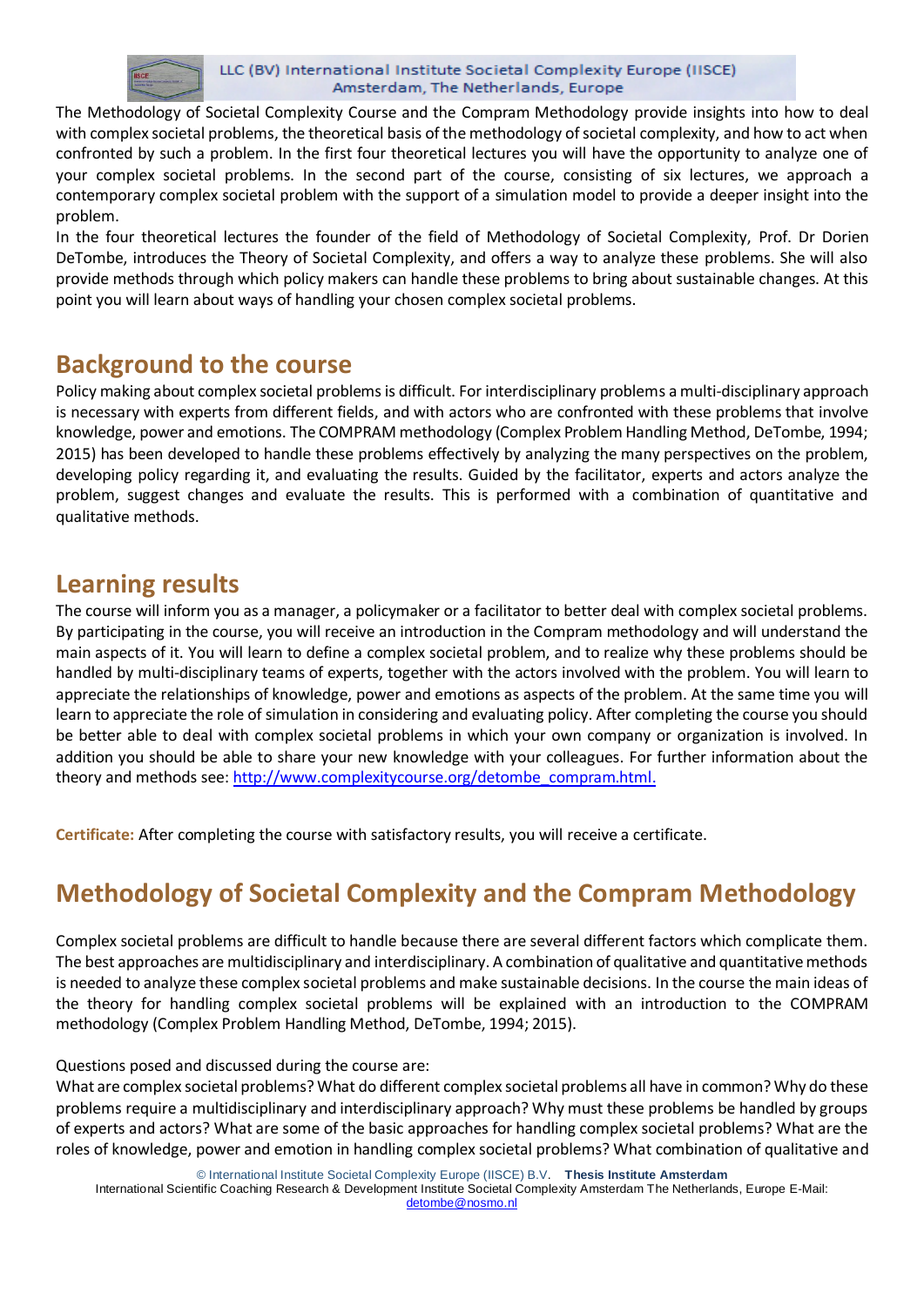

quantitative methods is needed to handle these problems? What are the roles of system thinking, system-dynamics, and chaos theory in the development of the theory of complex societal problems?

The Compram methodology is a scientific methodology for handling complex societal problems in a transparent and structured way. Handling means analyzing, policymaking, decision making, guiding and evaluating interventions. The Compram methodology was developed by DeTombe (1994-2009). Most problem-handling methods focus only on a part of the problem; the Compram methodology, however, focuses on the whole spectrum of the problem handling process. The Compram methodology can be applied to all kinds of policy problems, such as climate change, transport, sustainable development, healthcare, economy, and global safety.

### **Course Outline**

The course has a theoretical part consisting of four lectures of half a day and a more practical simulation part consisting of six lectures. The participants will have an active approach during the course including some preparation for each lecture, consisting of literature study and preparing one's own complex societal problem. Each lecture takes two hours.

| <b>Cases</b>                                                    | You will get the opportunity to use the cases from your own experience.                                                                                                                                                                                                                                                                                   |
|-----------------------------------------------------------------|-----------------------------------------------------------------------------------------------------------------------------------------------------------------------------------------------------------------------------------------------------------------------------------------------------------------------------------------------------------|
| Literature/software<br>(included in the<br>price of the course) | <b>DeTombe, Dorien</b> (2015) Handling Societal Complexity. A Study of the Theory and the<br>Methodology of Societal Complexity and the COMPRAM Methodology. Heidelberg:<br>Springer Verlag. 550 pages ISBN / EAN 978-3-662-43916-6.<br>Syllabus Societal Complexity Dorien DeTombe<br>You can read about the Compram methodology on www.doriendetombe.nl |
| <b>Final paper</b>                                              | The course will be completed with a paper on a complex societal problem by your own<br>selection.                                                                                                                                                                                                                                                         |

# **Program**

**Study equivalent 12 ECTS** The Master Class consists of ten lectures of two hours each

#### **Lecturer Prof. Dr Dorien DeTombe**

**Course Monday / Wednesday afternoon/ evening two hours lecture every two weeks during five months**

#### **Prof. Dr Dorien DeTombe [detombe@nosmo.nl](mailto:detombe@nosmo.nl)**

- **1 What is societal complexity?** Examples of terrorism, climate change and the credit crisis will be used to illustrate the concepts. You will then transfer this knowledge directly to your own complex societal problem.
- **2 Knowledge development: Introduction to step 1 of the Compram methodology.** Application to your own problem.
- **3 Complexity in large organizations: Use of a group decision room and the role of the**

© International Institute Societal Complexity Europe (IISCE) B.V. **Thesis Institute Amsterdam** International Scientific Coaching Research & Development Institute Societal Complexity Amsterdam The Netherlands, Europe E-Mail: detombe@nosmo.nl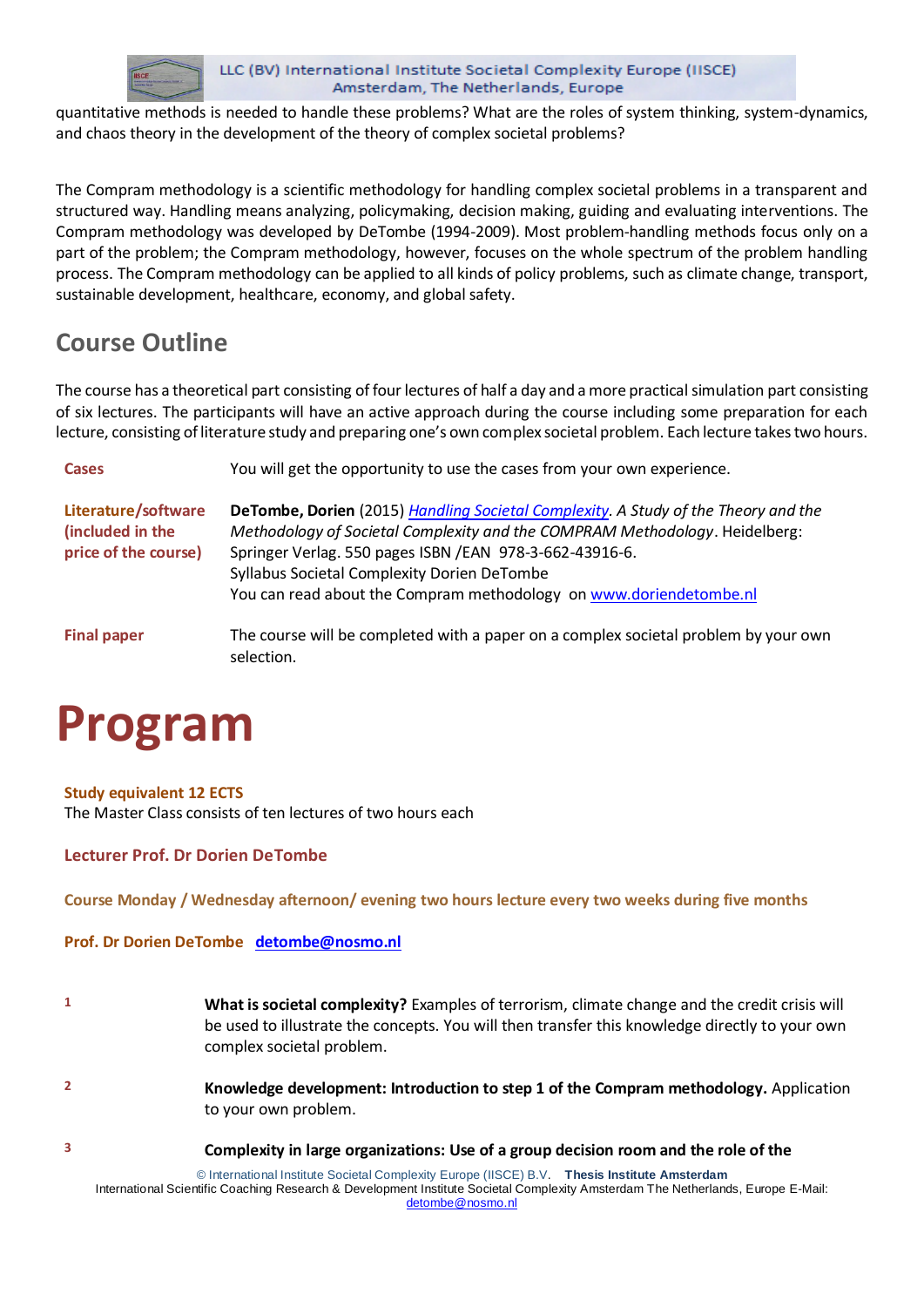

**facilitator.** Application to your own problem.

| 4  | <b>Complexity of power and emotion.</b> Application to your own problem.                                                                                    |
|----|-------------------------------------------------------------------------------------------------------------------------------------------------------------|
| 5  | Case complexity: discussion based on the Compram methodology of a contemporary problem<br>and application to your own problem.                              |
| 6  | Making a conceptual model of the case using the seven-layer model of the Compram<br>methodology and application to your own problem.                        |
| 7  | Discuss a complex problem of your work place                                                                                                                |
| 8  | Filling the seven layer model of you own complex societal problem and application to<br>your own problem.                                                   |
| 9  | Continued application to your own problem.                                                                                                                  |
| 10 | <b>Completion of the description</b> of your own complex societal problem.<br>Summary and course evaluation. Presentation and receiving course certificate. |

Course participants are limited to a maximum of 12.

The course runs over a period of five months, two meetings a month, total study time 3 days a month.

**Course start: September / January Monday / Wednesday afternoon/ evening two hours lecture every two weeks during five months**

Location: University of Amsterdam.



## **Lecturer**

**Prof. Dr Dorien DeTombe** is the founder of the field Methodology for Societal Complexity. She developed the Compram methodology for political decision making on complex societal issues like sustainable development, floods, large city problems, terrorism, healthcare, credit crisis and water affairs. Dorien J. DeTombe studied social science and computer science and received her doctorate in the field of Methodology

for Societal Complexity. She spent her main career at Utrecht University and at Delft University of Technology in the Netherlands and she is also a professor at Sichuan University, Chengdu, P.R. China. She is the author of articles and [books](http://www.complexitycourse.org/detombepublic.html) on the subject of Methodology of Societal Complexity. She gives [lectures](http://www.complexitycourse.org/detombelectures.html) on the subject of Methodology of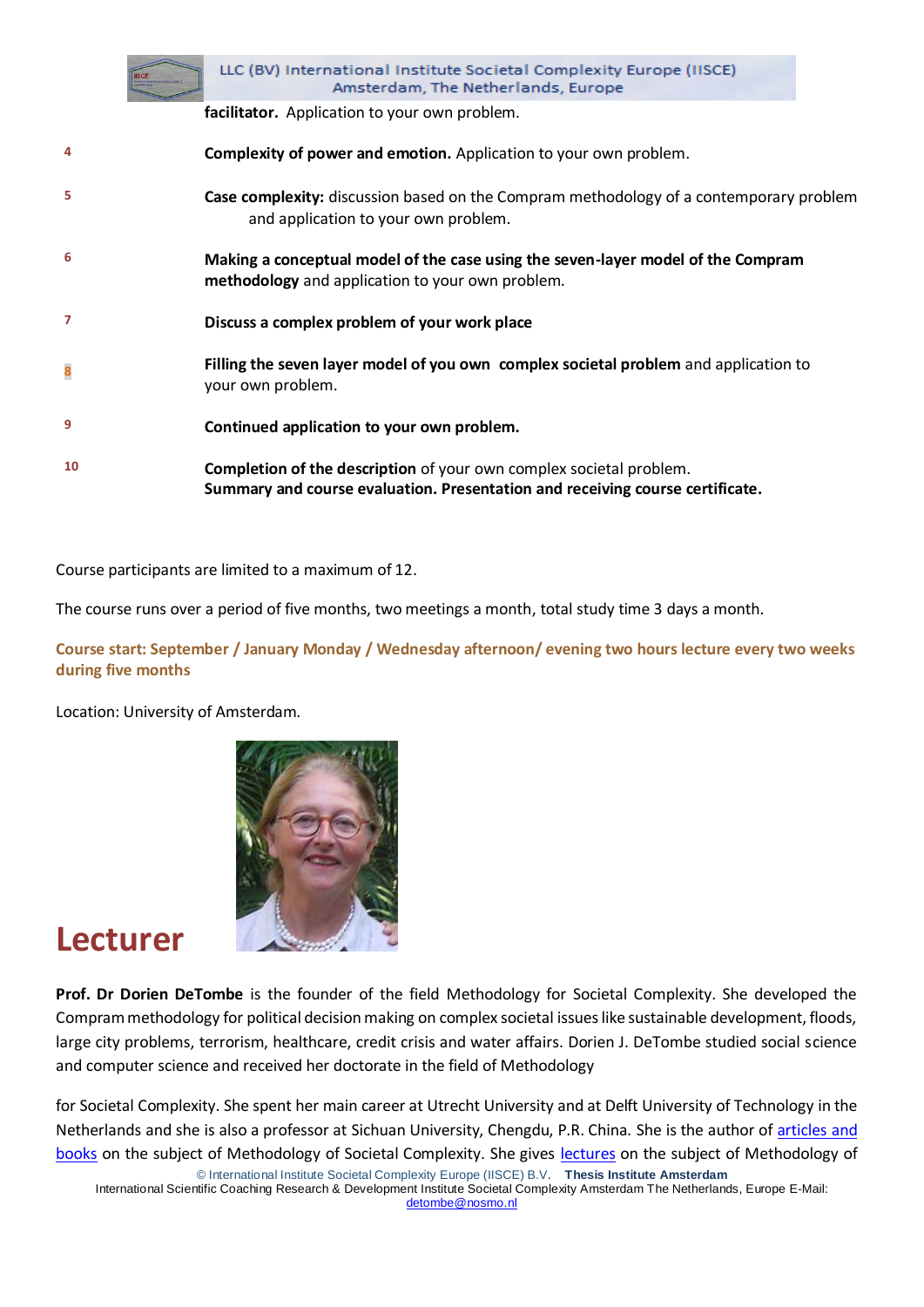

#### LLC (BV) International Institute Societal Complexity Europe (IISCE) Amsterdam, The Netherlands, Europe

Societal Complexity as Visiting Professor and she organizes yearly international [conferences.](http://www.complexitycourse.org/detombeconferences.html) Dorien J. DeTombe is chair of the [International Society on Methodology of Societal Complexity](http://www.complexitycourse.org/detombeinternatcomplex.html) the [Operational Research](http://www.complexitycourse.org/detombegoaleurocomplex.html) [Euro Working](http://www.complexitycourse.org/detombegoaleurocomplex.html)  [Group on Methodology of Societal Complexity Societal,](http://www.complexitycourse.org/detombegoaleurocomplex.html) the [West-Euro Working Group on Methodology of Societal](http://www.complexitycourse.org/detombewesteuroagenda2001.html)  [Complexity,](http://www.complexitycourse.org/detombewesteuroagenda2001.html) chair of the [Dutch Research Group \(Nosmo\) Complex Societal Problems & Issues.](http://www.complexitycourse.org/detombedoelnosmo.html) She is secretary of the [Nosmo Simulation Research Group.](http://nosmo.nl/index.html) [www.doriendetombe.nl](file:///C:/Users/thea/AppData/Local/Microsoft/Windows/Temporary%20Internet%20Files/Content.Outlook/J8KQLOBZ/www.doriendetombe.nl)

## **Facts**

| Day & Time                         | Course Monday / Wednesday afternoon/ evening two hours lecture every two weeks<br>during five months                                                                                                                                          |
|------------------------------------|-----------------------------------------------------------------------------------------------------------------------------------------------------------------------------------------------------------------------------------------------|
| Cost                               | € 2050 per person.                                                                                                                                                                                                                            |
|                                    | Includes:                                                                                                                                                                                                                                     |
|                                    | * Dorien DeTombe (2015) Handling Societal Complexity. A Study of the Theory and the<br>Methodology Societal Complexity and the COMPRAM Methodology,<br>Berlin/Heidelberg: Springer Verlag. 550 pages ISBN/EAN 978-3-662-43916-6; €<br>137,79. |
|                                    | * Syllabus Societal Complexity Dorien DeTombe                                                                                                                                                                                                 |
| Location                           | Center of Amsterdam, University of Amsterdam                                                                                                                                                                                                  |
| Organization                       | The organization of this masterclass is provided by International Scientific & Development<br>Institute on Complex Societal problems, International Research Society on Methodology<br>of Societal Complexity.                                |
| <b>Subscribe:</b>                  | Send email to: detombe@nosmo.nl Pay four weeks before the start 'Masterclass<br>Societal Complexity' and your name. You will only be registered after we have received<br>your payment.                                                       |
|                                    | In case it is not possible for you to attend, you will get your money back until two weeks<br>before the course starts.                                                                                                                       |
|                                    | No refunds of tuition after that date; however, you may send another person as a<br>substitute.                                                                                                                                               |
| Prof. Dr. Dorien DeTombe           |                                                                                                                                                                                                                                               |
| Amsterdam, The Netherlands, Europe | Founder and Chair International Research Society on Methodology of Societal Complexity                                                                                                                                                        |
|                                    | LLC International Institute Societal Complexity Europe (IISCE)                                                                                                                                                                                |

[DeTombe@nosmo.nl](mailto:DeTombe@nosmo.nl)

Sichuan University, Chengdu, P.R. China多莉恩·德通教授 中华人民共和国四川省成都市 一环南路一段24,四川大学 [http://www.scu.edu.cn](http://www.scu.edu.cn/) [http://www.doriendetombe.nl](http://www.doriendetombe.nl/)